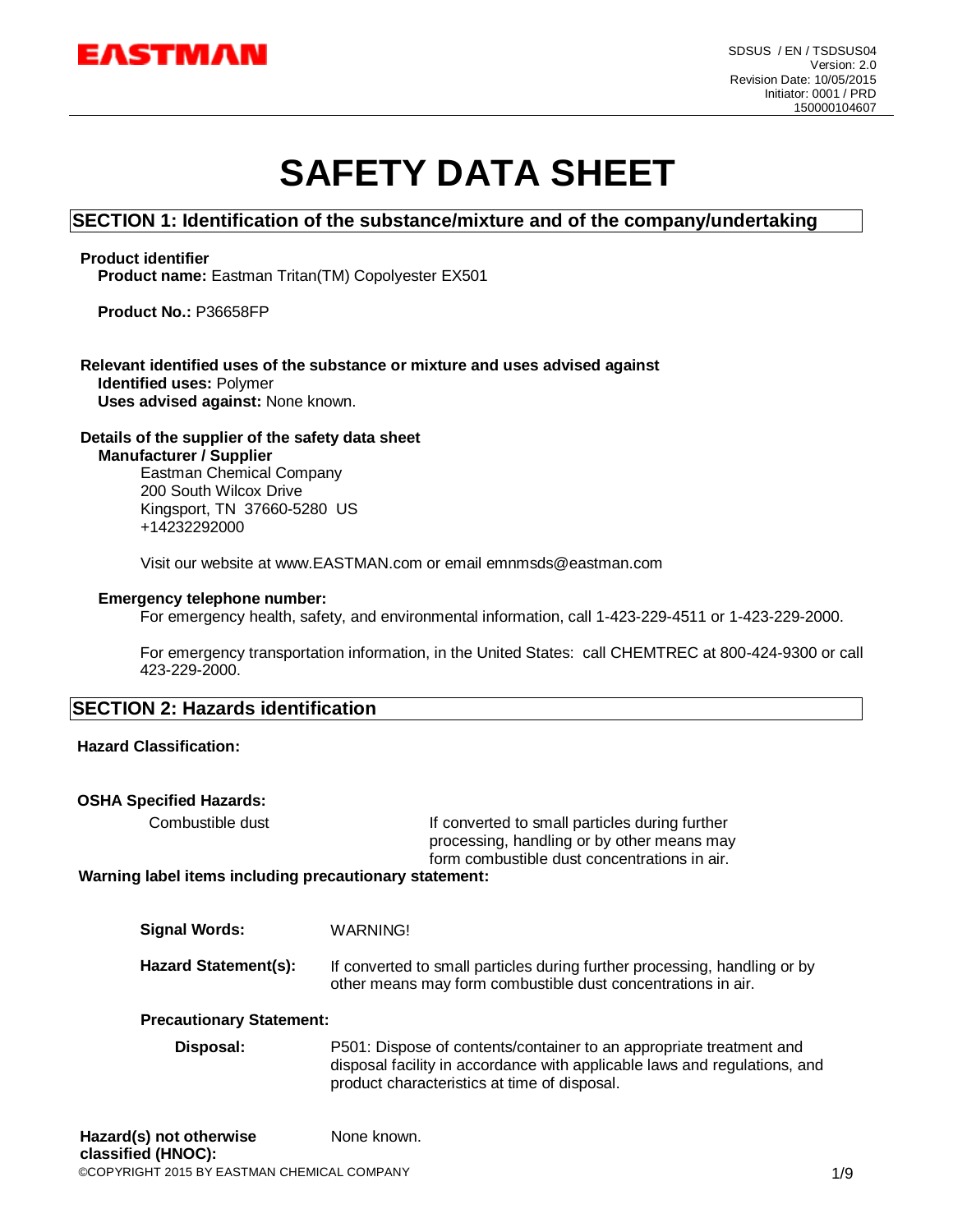

# **SECTION 3: Composition/information on ingredients**

#### **Substances / Mixtures**

#### **General information:**

| Chemical name | <b>Concentration</b> | Additional identification        | lNotes |
|---------------|----------------------|----------------------------------|--------|
| copolvester   | -99%                 | CAS-No.: proprietary             |        |
| additive(s)   | 1%>                  | CAS-No.: mixture: not applicable |        |

\* All concentrations are percent by weight unless ingredient is a gas. Gas concentrations are in percent by volume.

# This substance has workplace exposure limit(s).

## **SECTION 4: First aid measures**

## **Description of first aid measures Inhalation:** Move to fresh air. Treat symptomatically. Get medical attention if symptoms persist. **Eye contact:** Any material that contacts the eye should be washed out immediately with water. If easy to do, remove contact lenses. Get medical attention if symptoms persist. If molten material contacts the eye, immediately flush with plenty of water for at least 15 minutes. Get medical attention immediately. **Skin contact:** Wash with soap and water. Get medical attention if symptoms occur. If burned by contact with hot material, cool molten material adhering to skin as quickly as possible with water, and see a physician for removal of adhering material and treatment of burn. Get medical attention. **Ingestion:** Seek medical advice. **Most important symptoms and effects, both acute and delayed:** Burns should be treated as thermal burns. The material will come off as healing occurs; therefore, immediate removal from the skin is not necessary. **Indication of any immediate medical attention and special treatment needed Hazards:** Contact with molten substance/product may cause severe burns to skin and eyes. **Treatment:** Treat symptomatically.

## **SECTION 5: Firefighting measures**

| <b>General Fire Hazards:</b>                                   | Material can accumulate static charges which may cause an electrical<br>spark (ignition source). Use proper bonding and/or grounding procedures. |
|----------------------------------------------------------------|--------------------------------------------------------------------------------------------------------------------------------------------------|
| <b>Extinguishing media</b><br>Suitable extinguishing<br>media: | Water spray. Dry chemical. Carbon Dioxide.                                                                                                       |
| Unsuitable extinguishing<br>media:                             | None known.                                                                                                                                      |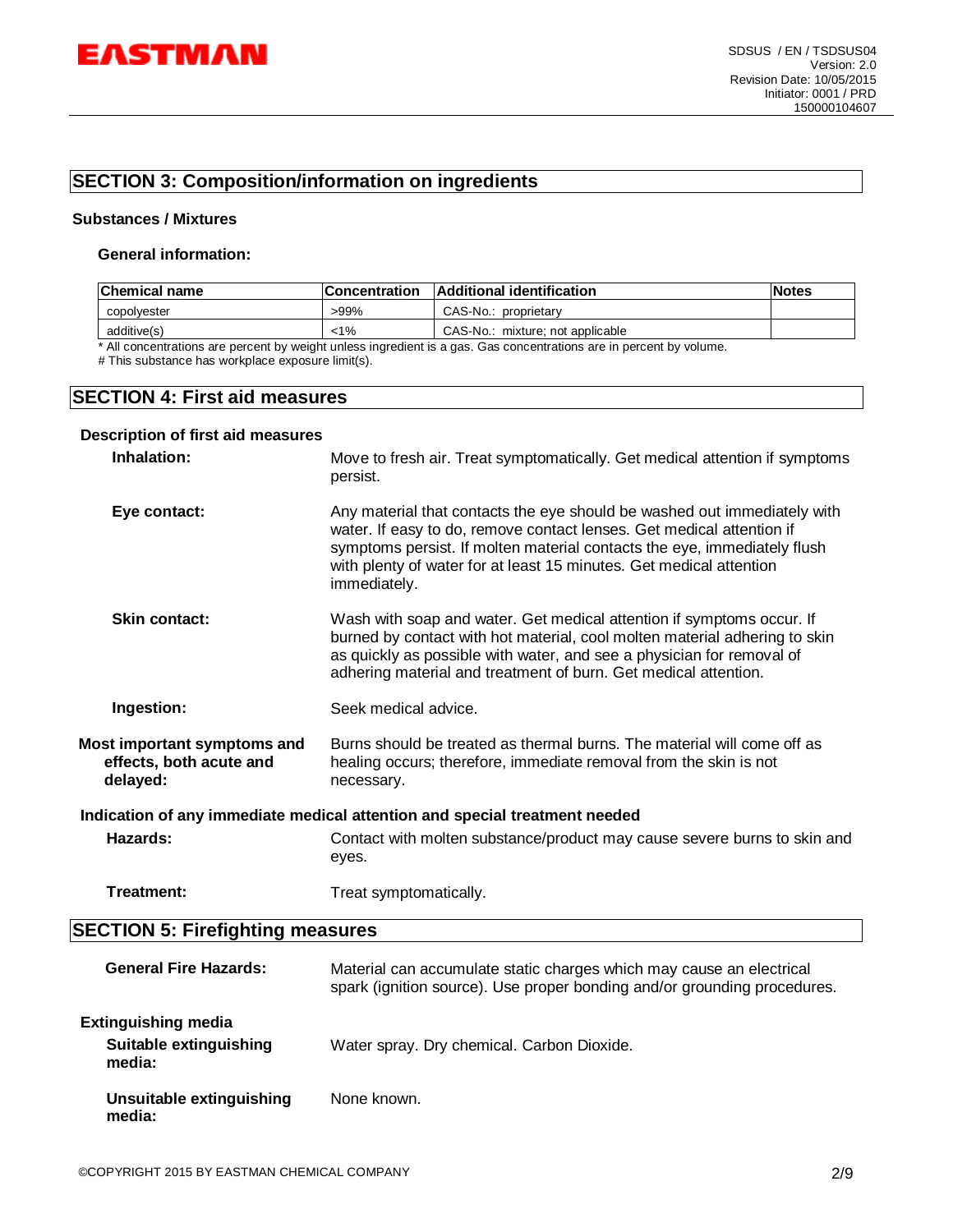

| Special hazards arising from<br>the substance or mixture:                         | Powdered material may form explosive dust-air mixtures.                                          |
|-----------------------------------------------------------------------------------|--------------------------------------------------------------------------------------------------|
| <b>Advice for firefighters</b><br><b>Special fire fighting</b><br>procedures:     | Minimize dust generation and accumulation.                                                       |
| <b>Special protective</b><br>equipment for fire-fighters:                         | Self-contained breathing apparatus and full protective clothing must be<br>worn in case of fire. |
| <b>SECTION 6: Accidental release measures</b>                                     |                                                                                                  |
|                                                                                   |                                                                                                  |
| <b>Personal precautions,</b><br>protective equipment and<br>emergency procedures: | Wear appropriate personal protective equipment.                                                  |
| <b>Environmental Precautions:</b>                                                 | Not regarded as dangerous for the environment.                                                   |
| Methods and material for<br>containment and cleaning<br>up:                       | Sweep up and place in a clearly labeled container for chemical waste.                            |

## **SECTION 7: Handling and storage:**

| Precautions for safe handling:                                      | Avoid contact with molten material. Minimize dust generation and<br>accumulation. |
|---------------------------------------------------------------------|-----------------------------------------------------------------------------------|
| Conditions for safe storage,<br>including any<br>incompatibilities: | Keep container closed.                                                            |
| Specific end use(s):                                                | Polymer                                                                           |

accordance with all applicable regulations.

## **SECTION 8: Exposure controls/personal protection**

#### **Control Parameters**

**Occupational Exposure Limits**

Country specific exposure limits have not been established or are not applicable unless listed below.

#### **Exposure controls**

**Appropriate engineering controls:** Good general ventilation (typically 10 air changes per hour) should be used. Ventilation rates should be matched to conditions. If applicable, use process enclosures, local exhaust ventilation, or other engineering controls to maintain airborne levels below recommended exposure limits. If exposure limits have not been established, maintain airborne levels to an acceptable level.

**Individual protection measures, such as personal protective equipment**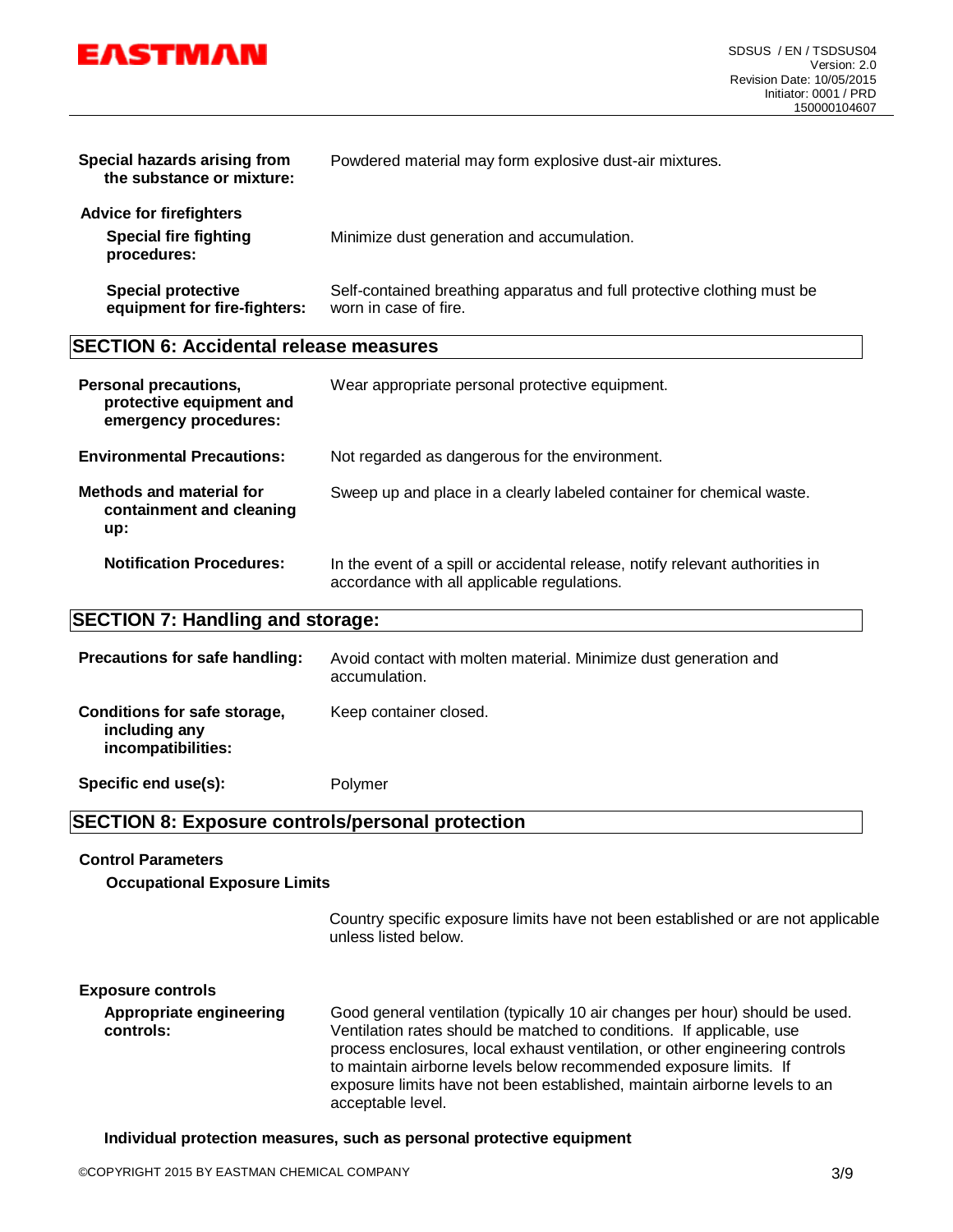

| <b>General information:</b>                       | Eye bath. Washing facilities.                                                                                                                                                                                                                                                                                                                                                                                                                                                                                                                                                                                                                                                   |
|---------------------------------------------------|---------------------------------------------------------------------------------------------------------------------------------------------------------------------------------------------------------------------------------------------------------------------------------------------------------------------------------------------------------------------------------------------------------------------------------------------------------------------------------------------------------------------------------------------------------------------------------------------------------------------------------------------------------------------------------|
| <b>Eye/face protection:</b>                       | It is a good industrial hygiene practice to minimize eye contact. Wear a face<br>shield when working with molten material.                                                                                                                                                                                                                                                                                                                                                                                                                                                                                                                                                      |
| <b>Skin protection</b><br><b>Hand Protection:</b> | It is a good industrial hygiene practice to minimize skin contact. When<br>material is heated, wear gloves to protect against thermal burns.                                                                                                                                                                                                                                                                                                                                                                                                                                                                                                                                    |
| Other:                                            | No data available.                                                                                                                                                                                                                                                                                                                                                                                                                                                                                                                                                                                                                                                              |
| <b>Respiratory Protection:</b>                    | If engineering controls do not maintain airborne concentrations below<br>recommended exposure limits (where applicable) or to an acceptable level<br>(in countries where exposure limits have not been established), an<br>approved respirator must be worn. In the United States of America, if<br>respirators are used, a program should be instituted to assure compliance<br>with OSHA Standard 63 FR 1152, January 8, 1998. Respirator type: Air-<br>purifying respirator with an appropriate, government approved (where<br>applicable), air-purifying filter, cartridge or canister. Contact health and<br>safety professional or manufacturer for specific information. |
| <b>Hygiene measures:</b>                          | Observe good industrial hygiene practices.                                                                                                                                                                                                                                                                                                                                                                                                                                                                                                                                                                                                                                      |
| <b>Environmental Controls:</b>                    | No data available.                                                                                                                                                                                                                                                                                                                                                                                                                                                                                                                                                                                                                                                              |

# **SECTION 9: Physical and chemical properties**

## **Information on basic physical and chemical properties**

| Appearance                               |                                   |
|------------------------------------------|-----------------------------------|
| <b>Physical state:</b>                   | solid                             |
| Form:                                    | Pellet                            |
| Color:                                   | Colorless                         |
| Odor:                                    | Odorless                          |
| <b>Odor Threshold:</b>                   | Not determined.                   |
| pH:                                      | No data available.                |
| <b>Boiling Point:</b>                    | No data available.                |
| <b>Flash Point:</b>                      | not applicable, combustible solid |
| <b>Evaporation Rate:</b>                 | Not determined.                   |
| Flammability (solid, gas):               | No data available.                |
| Flammability Limit - Upper (%)-:         | No data available.                |
| Flammability Limit - Lower (%)-:         | No data available.                |
| Vapor pressure:                          | Not determined.                   |
| Vapor density (air=1):                   | No data available.                |
| <b>Specific Gravity:</b>                 | > 1 (estimated)                   |
| Solubility(ies)                          |                                   |
| <b>Solubility in Water:</b>              | Negligible                        |
| <b>Solubility (other):</b>               | No data available.                |
| Partition coefficient (n-octanol/water): | No data available.                |
| <b>Autoignition Temperature:</b>         | No data available.                |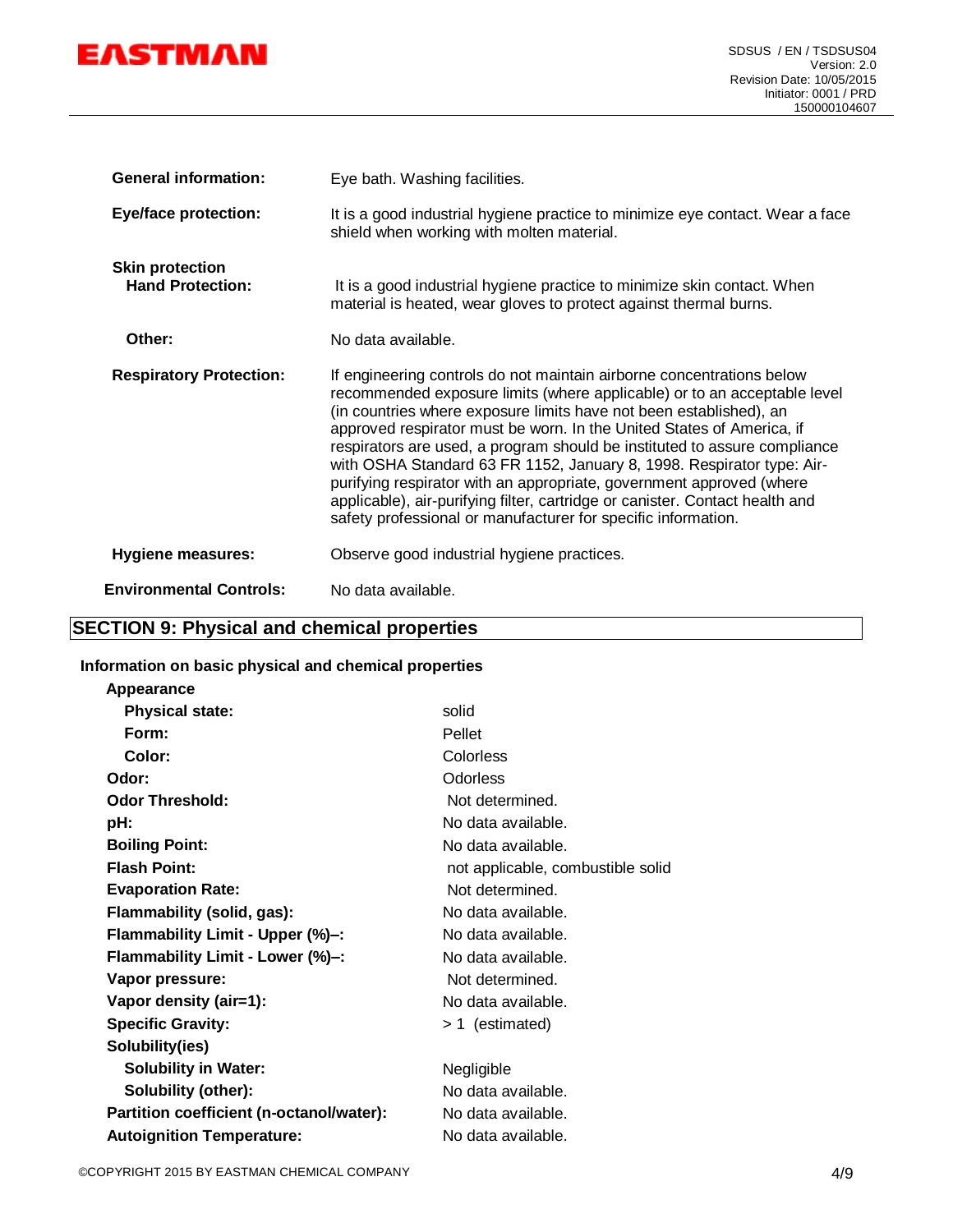

| <b>Decomposition Temperature:</b> | Thermal stability not tested. Low stability hazard<br>expected at normal operating temperatures. |
|-----------------------------------|--------------------------------------------------------------------------------------------------|
| <b>Dynamic viscosity:</b>         | No data available.                                                                               |
| Kinematic viscosity:              | Not determined.                                                                                  |
| <b>Explosive properties:</b>      | No data available.                                                                               |
| <b>Oxidizing properties:</b>      | No data available.                                                                               |

# **SECTION 10: Stability and reactivity**

| <b>Reactivity:</b>                                   | None known                       |
|------------------------------------------------------|----------------------------------|
| <b>Chemical Stability:</b>                           | Stable                           |
| <b>Possibility of Hazardous</b><br><b>Reactions:</b> | None known.                      |
| <b>Conditions to Avoid:</b>                          | None at ambient temperatures.    |
| <b>Incompatible Materials:</b>                       | Strong oxidizing agents.         |
| <b>Hazardous Decomposition</b><br><b>Products:</b>   | Carbon Monoxide, Carbon Dioxide. |

# **SECTION 11: Toxicological information**

| Molten material will produce thermal burns. |
|---------------------------------------------|
| Molten material will produce thermal burns. |
|                                             |

#### **Information on toxicological effects**

| Oral<br>Product:                             | No data available. |
|----------------------------------------------|--------------------|
| Dermal<br>Product:                           | No data available. |
| Inhalation<br>Product:                       | No data available. |
| <b>Repeated dose toxicity</b><br>Product:    | No data available. |
| <b>Skin Corrosion/Irritation</b><br>Product: | No data available. |
| <b>Serious Eye Damage/Eye Irritation</b>     |                    |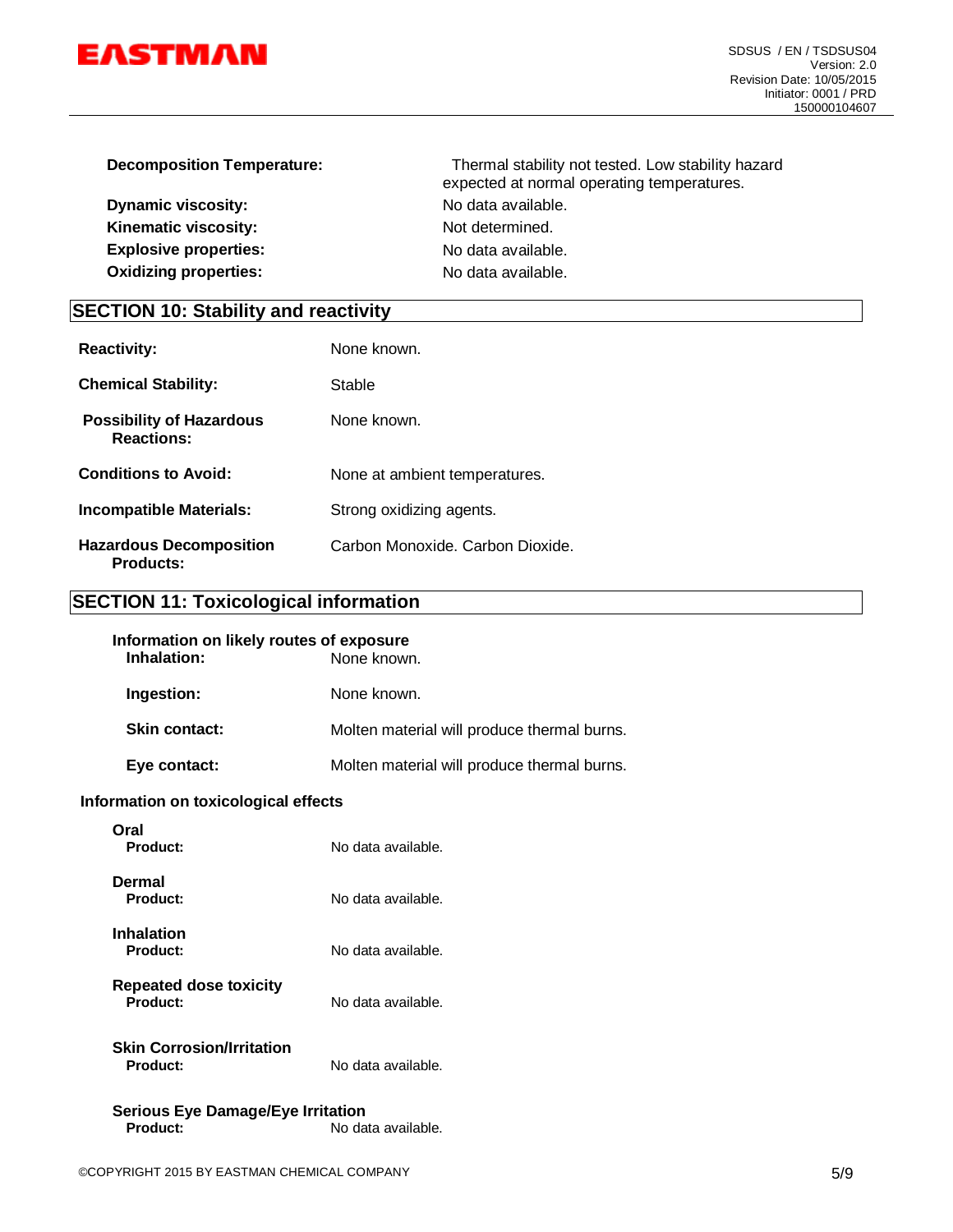

| <b>Respiratory or Skin Sensitization</b><br>Product:                  | No data available.                                                                                        |
|-----------------------------------------------------------------------|-----------------------------------------------------------------------------------------------------------|
| Carcinogenicity<br>Product:                                           | This product does not contain any carcinogens or potential carcinogens as<br>listed by OSHA, IARC or NTP. |
| <b>Toxicity to reproduction</b><br>Product:                           | No data available.                                                                                        |
| <b>Developmental toxicity</b><br><b>Product:</b>                      | No data available.                                                                                        |
| <b>Germ Cell Mutagenicity</b>                                         |                                                                                                           |
| In vitro<br>Product:                                                  | No data available.                                                                                        |
| In vivo<br>Product:                                                   | No data available.                                                                                        |
| <b>Specific Target Organ Toxicity - Single Exposure</b><br>Product:   | No data available.                                                                                        |
| <b>Specific Target Organ Toxicity - Repeated Exposure</b><br>Product: | No data available.                                                                                        |
| <b>Aspiration Hazard</b><br>Product:                                  | No data available.                                                                                        |
| Other effects:                                                        | No data available.                                                                                        |

# **SECTION 12: Ecological information**

## **Ecotoxicity:**

#### **Acute hazards to the aquatic environment:**

**Fish**

No data available.

# **Aquatic Invertebrates**

**Product:** No data available.

# **Chronic hazards to the aquatic environment:**

©COPYRIGHT 2015 BY EASTMAN CHEMICAL COMPANY 6/9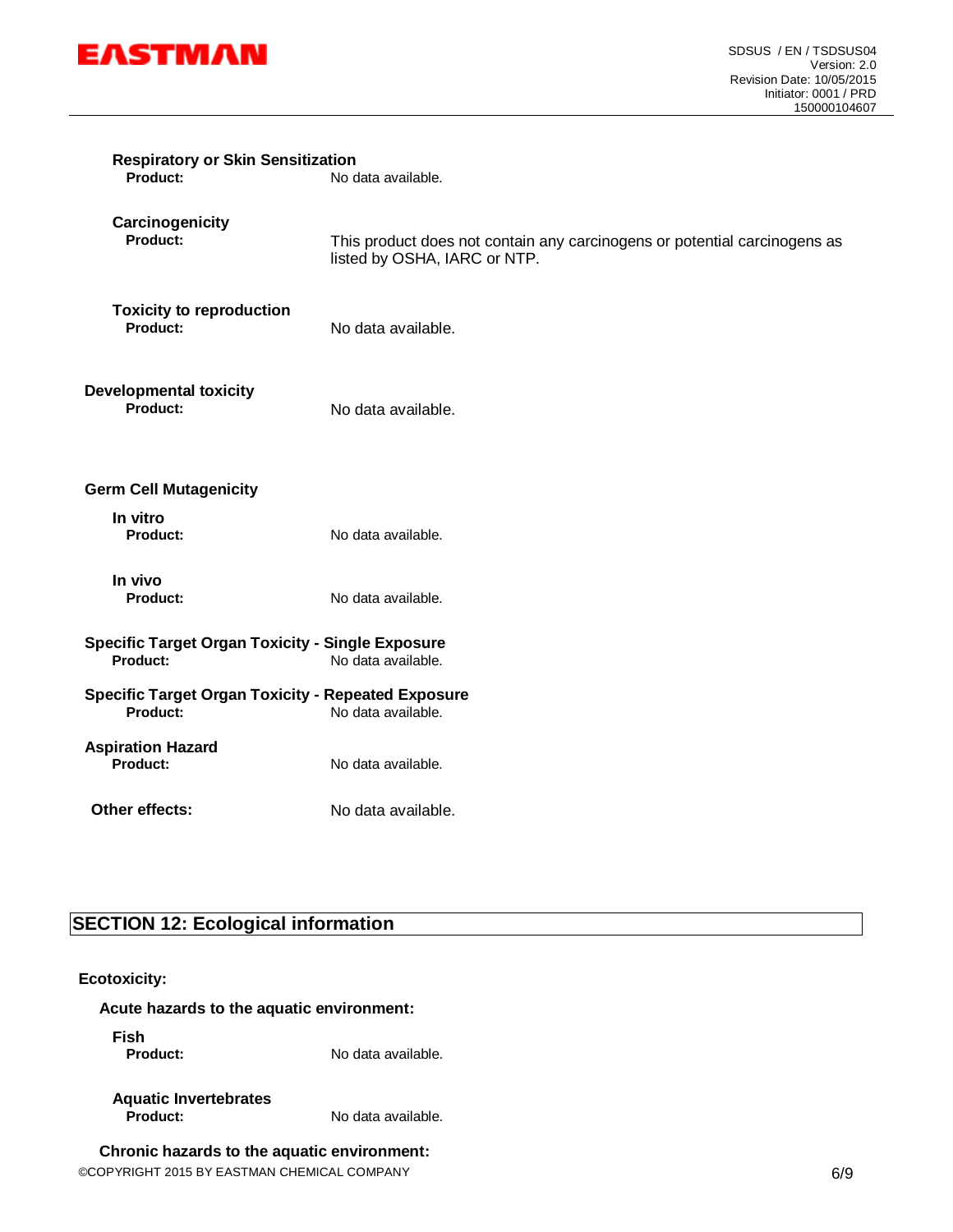

| Fish<br>Product:                                                                                           | No data available. |  |
|------------------------------------------------------------------------------------------------------------|--------------------|--|
| <b>Aquatic Invertebrates</b><br>Product:                                                                   | No data available. |  |
| <b>Toxicity to Aquatic Plants</b><br>Product:                                                              | No data available. |  |
| <b>Persistence and Degradability</b>                                                                       |                    |  |
| <b>Biodegradation</b><br>Product:                                                                          | No data available. |  |
| <b>BOD/COD Ratio</b><br>Product:                                                                           | No data available. |  |
| <b>Bioaccumulative Potential</b><br><b>Bioconcentration Factor (BCF)</b><br>No data available.<br>Product: |                    |  |
| Partition Coefficient n-octanol / water (log Kow)<br>Product:                                              | No data available. |  |
| <b>Mobility in Soil:</b>                                                                                   | No data available. |  |
| <b>Other Adverse Effects:</b>                                                                              | No data available. |  |

# **SECTION 13: Disposal considerations**

**Waste treatment methods**

| <b>General information:</b> | No data available.                                                                            |
|-----------------------------|-----------------------------------------------------------------------------------------------|
| Disposal methods:           | Dispose of waste and residues in accordance with local authority<br>requirements. Incinerate. |

# **SECTION 14: Transport information**

*Important Note: Shipping descriptions may vary based on mode of transport, quantities, package size, and/or origin and destination. Consult your company's Hazardous Materials/Dangerous Goods expert for information specific to your situation.*

**DOT**

Class not regulated

#### **IMDG - International Maritime Dangerous Goods Code**

©COPYRIGHT 2015 BY EASTMAN CHEMICAL COMPANY 7/9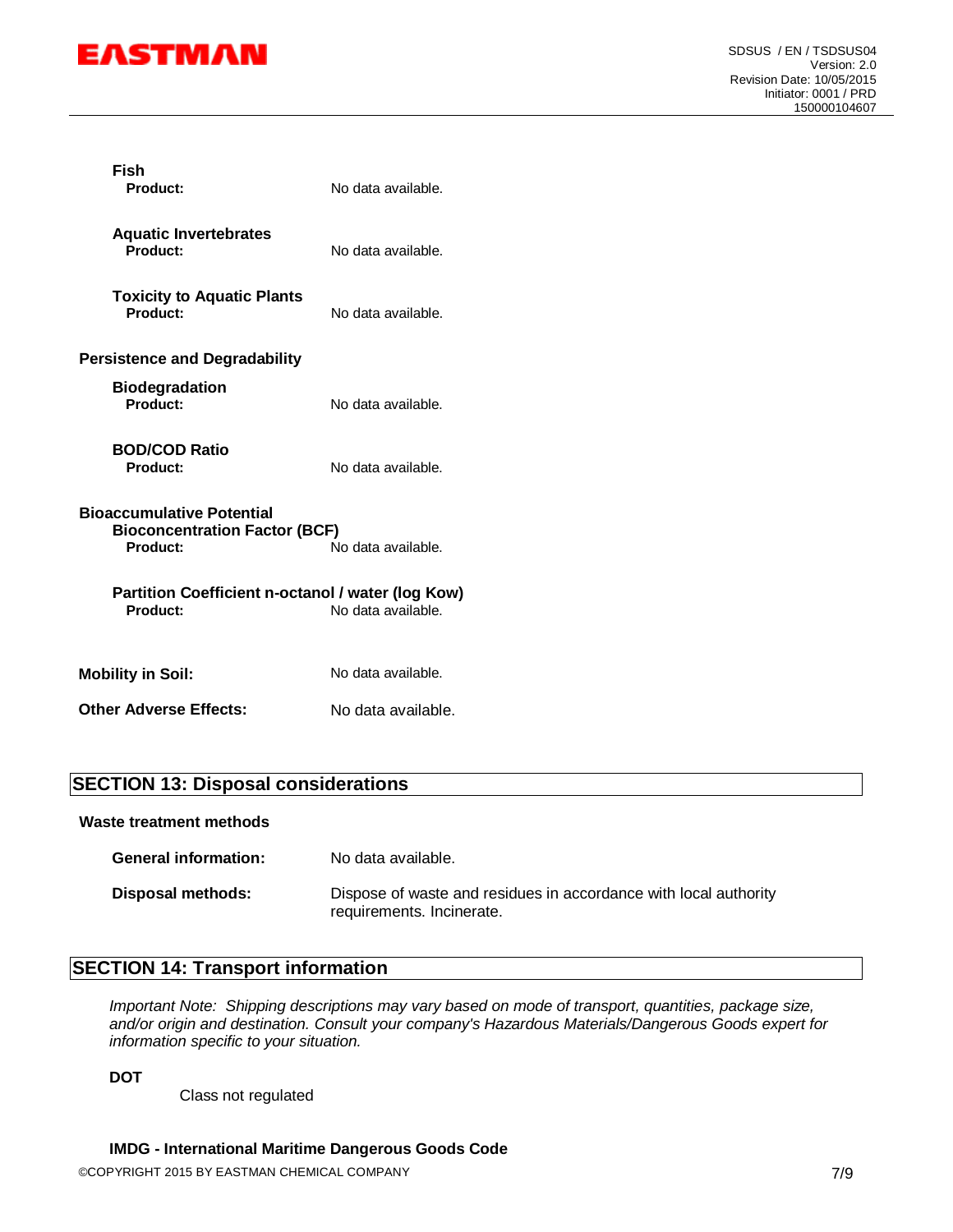

Class not regulated

**IATA**

Class not regulated

# **SECTION 15: Regulatory information**

**Safety, health and environmental regulations/legislation specific for the substance or mixture.:**

**This product has been classified in accordance with hazard criteria of the Controlled Products Regulations and the SDS contains all the information required by the Controlled Products Regulations. WHMIS (Canada) Status:** noncontrolled

**SARA 311-312 Hazard Classification(s):**  fire hazard

**US EPCRA (SARA Title III) Section 313 - Toxic Chemical List** NONE

**OSHA:** hazardous

**TSCA (US Toxic Substances Control Act):** The intentional components of this product are listed on the TSCA inventory. Any impurities present in this product are exempt from listing.

**Inventory of Existing Chemical Substances in China:** A component of this product is approved for Eastman under a polymer exemption for China. Please contact Eastman for details on imports.

## **SECTION 16: Other information**

**HMIS® Hazard Ratings:** Health - 1, Flammability - 1, Chemical Reactivity - 0

*HMIS® rating involves data interpretations that may vary from company to company. They are intended only for rapid, general identification of the magnitude of the specific hazard. To deal adequately with the safe handling of this material, all the information contained in this MSDS must be considered.*

| <b>Revision Information:</b>                       | Not relevant.      |  |
|----------------------------------------------------|--------------------|--|
| Key literature references and<br>sources for data: | No data available. |  |
| <b>Training information:</b>                       | No data available. |  |
| <b>Issue Date:</b>                                 | 10/05/2015         |  |
|                                                    |                    |  |